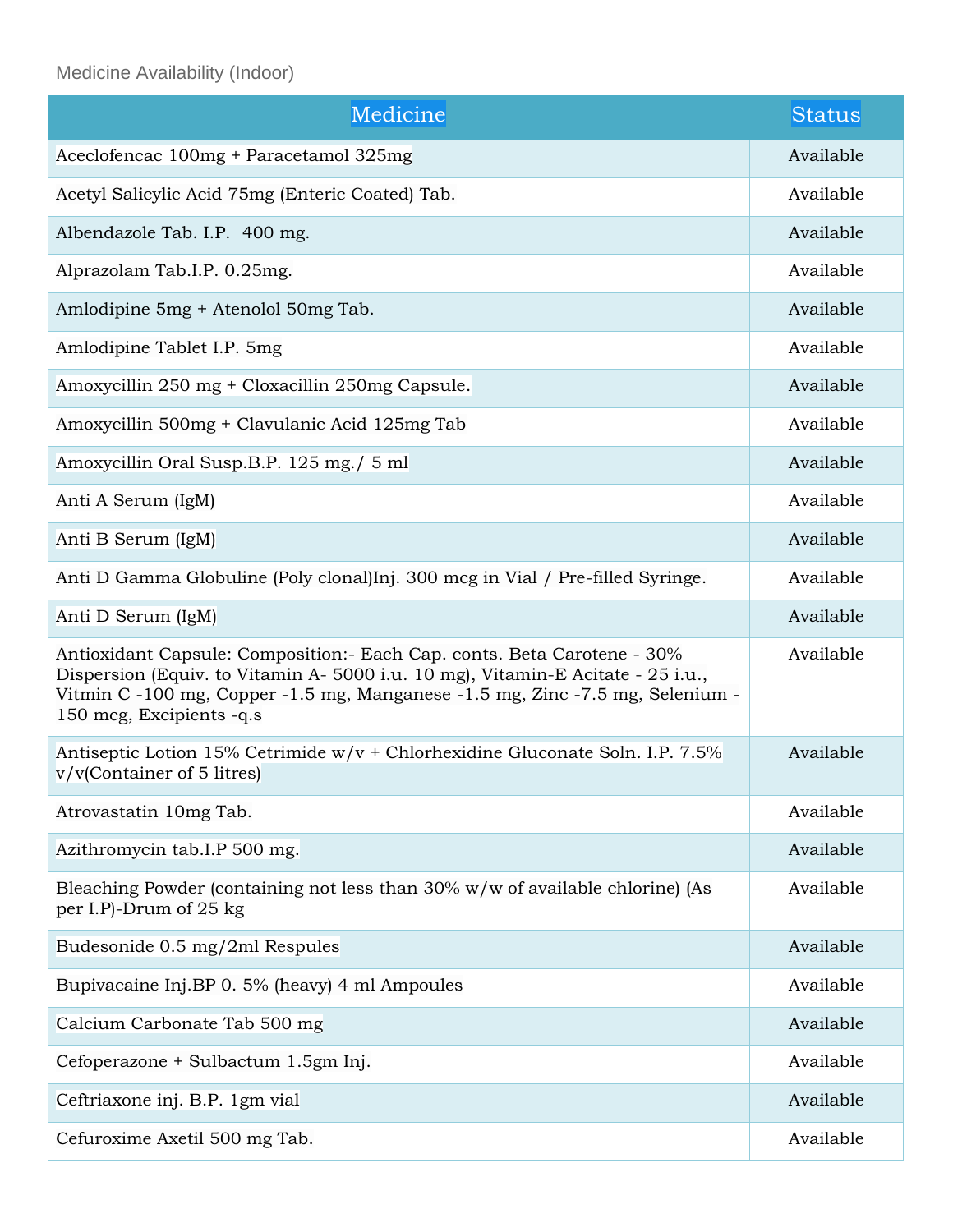| Medicine                                                                                                             | Status    |
|----------------------------------------------------------------------------------------------------------------------|-----------|
| Cetrizine Syrup 5mg/5ml                                                                                              | Available |
| Ciprofloxacin Eye Drop. 0.3%                                                                                         | Available |
| Ciprofloxacin Inj. I.P. 2mg/ml                                                                                       | Available |
| Citicoline 250mg/ml Inj                                                                                              | Available |
| Clonazepam Tab. 1 mg                                                                                                 | Available |
| Clopidogrel 75mg Tab.                                                                                                | Available |
| Clotrimazole Cream I.P. 1%                                                                                           | Available |
| Comb. Gastric Antacid Susp. (Al. + Mg. Hydroxide) (Total Salt being not less than<br>$500mg/5ml$ .)                  | Available |
| Combined Gastric Antacid Chewable tab. (Alum. + Mag. Hydroxide) (Total salts<br>being not less than 500              | Available |
| Cough Syrup. Each 5 ml contains: Chlorpheniramine Maleate-2.5mg,<br>Ammonium Chloride- 125 mg, Sodium Citrate- 55 mg | Available |
| Cresol with Soap Solution 50% I.P.                                                                                   | Available |
| Developer (X-Ray film)                                                                                               | Available |
| Dexamethasone Sodium Phosphate Inj. I.P. 8mg./2ml. Vial                                                              | Available |
| Dextrose Inj. 10% (650 mosm/L) Hypertonic                                                                            | Available |
| Dextrose Solution Inj. I.P. 5% (Flow, Fill & seal Process)                                                           | Available |
| Diazepam I.P. 5mg Tab.                                                                                               | Available |
| Diazepam Inj.I.P. 10 mg/2ml Ampoule                                                                                  | Available |
| Dicyclomine Hydrochloride Inj 10 mg/ ml in 2 ml Vial.                                                                | Available |
| Domperidone Tab.I.P. 10 mg                                                                                           | Available |
| Doxycyclin Hyclate Tab.U.S.P. 100mg                                                                                  | Available |
| Drotavarine Tab.I.P. 80 mg.                                                                                          | Available |
| Drotaverine HCL Inj. 40mg / 2ml Amp.                                                                                 | Available |
| Erythomycin Tab. I.P. 250mg                                                                                          | Available |
| Escitalopram Tab. 10 mg                                                                                              | Available |
| <b>Ether Solvent</b>                                                                                                 | Available |
| Fixer (X-Ray film)                                                                                                   | Available |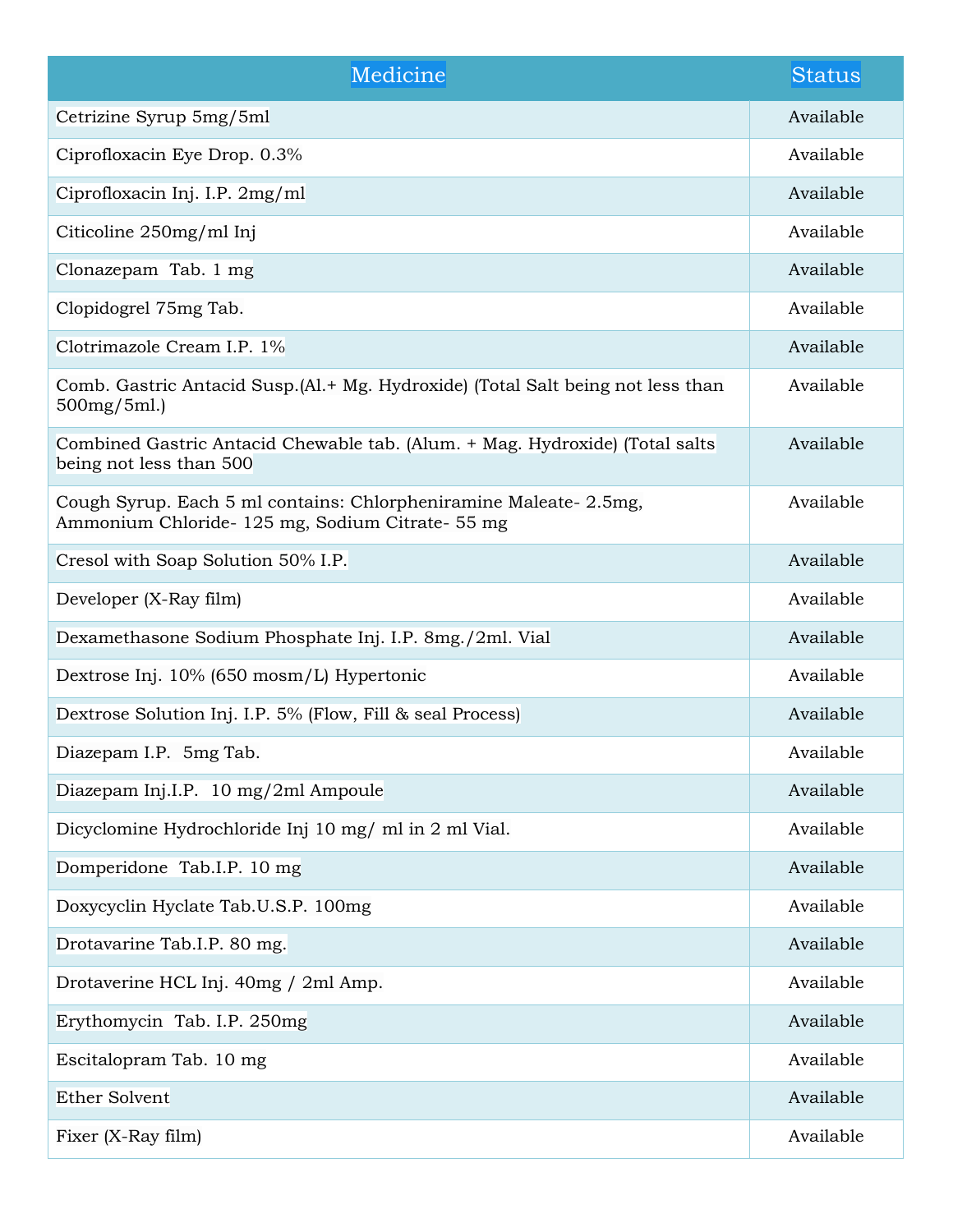| Medicine                                                                                                                                                                           | Status    |
|------------------------------------------------------------------------------------------------------------------------------------------------------------------------------------|-----------|
| Fluconazole Tablet I.P. 200mg                                                                                                                                                      | Available |
| Fluoxetine Tab 20 mg                                                                                                                                                               | Available |
| Formaldehyde Tablet                                                                                                                                                                | Available |
| Formalin Solution 40%                                                                                                                                                              | Available |
| Frusemide Inj. I.P 20mg/2ml. Ampoule                                                                                                                                               | Available |
| Gentamycin Sulphate Inj.I.P. 80mg/2ml Vial                                                                                                                                         | Available |
| Glimipride 2 mg Tab                                                                                                                                                                | Available |
| Glutaraldehyde Solution 2% for instrument sterilization                                                                                                                            | Available |
| Glycopyrrolate Inj.U.S.P. 2 mg / 1ml Amp                                                                                                                                           | Available |
| Haloperidol Tab. I.P. 5mg.                                                                                                                                                         | Available |
| Hand Disinfactant: Each 100 gm contains: 2- Propanol-45g, 1-Propanol-30g,<br>Ethyl-Hexadecyl- Dimethyl - Ammonium Ethyl Sulphate - 0.2 g (Prop. INN<br>Macetronium Ethyl Sulphate) | Available |
| Hand Rub Soln.: 0.5% W/V Chlorhexidine Gluconate & 70 % Ethanol                                                                                                                    | Available |
| Heparin Sodium Inj.I.P. 5000 I.U./ml.                                                                                                                                              | Available |
| Human Albumin Inj. 20%/100ml Vial                                                                                                                                                  | Available |
| Ibuprofen I.P. 200 mg Tab.                                                                                                                                                         | Available |
| Insulin Glargine (rDNA 100 I.U.) in 3 ml Vial                                                                                                                                      | Available |
| Insulin Lispro Mix 25/75 Pen                                                                                                                                                       | Available |
| Insulin Lispro Pen 100 IU.                                                                                                                                                         | Available |
| Ipratropium Bromide & Levosalbutamol Inhaler 200md                                                                                                                                 | Available |
| Isoprophyl Alcohol                                                                                                                                                                 | Available |
| Isosorbide-dinitrate Tab I.P.10mg.                                                                                                                                                 | Available |
| L-Lysine Hydrochloride USP 150mg Oint.                                                                                                                                             | Available |
| Labetalol HCl Inj. 20 mg/ 4 ml Amp.                                                                                                                                                | Available |
| Labetetol 100 mg. Tab.                                                                                                                                                             | Available |
| Leishman Stain Soln.                                                                                                                                                               | Available |
| Levetiracetam IP Tab 500 mg                                                                                                                                                        | Available |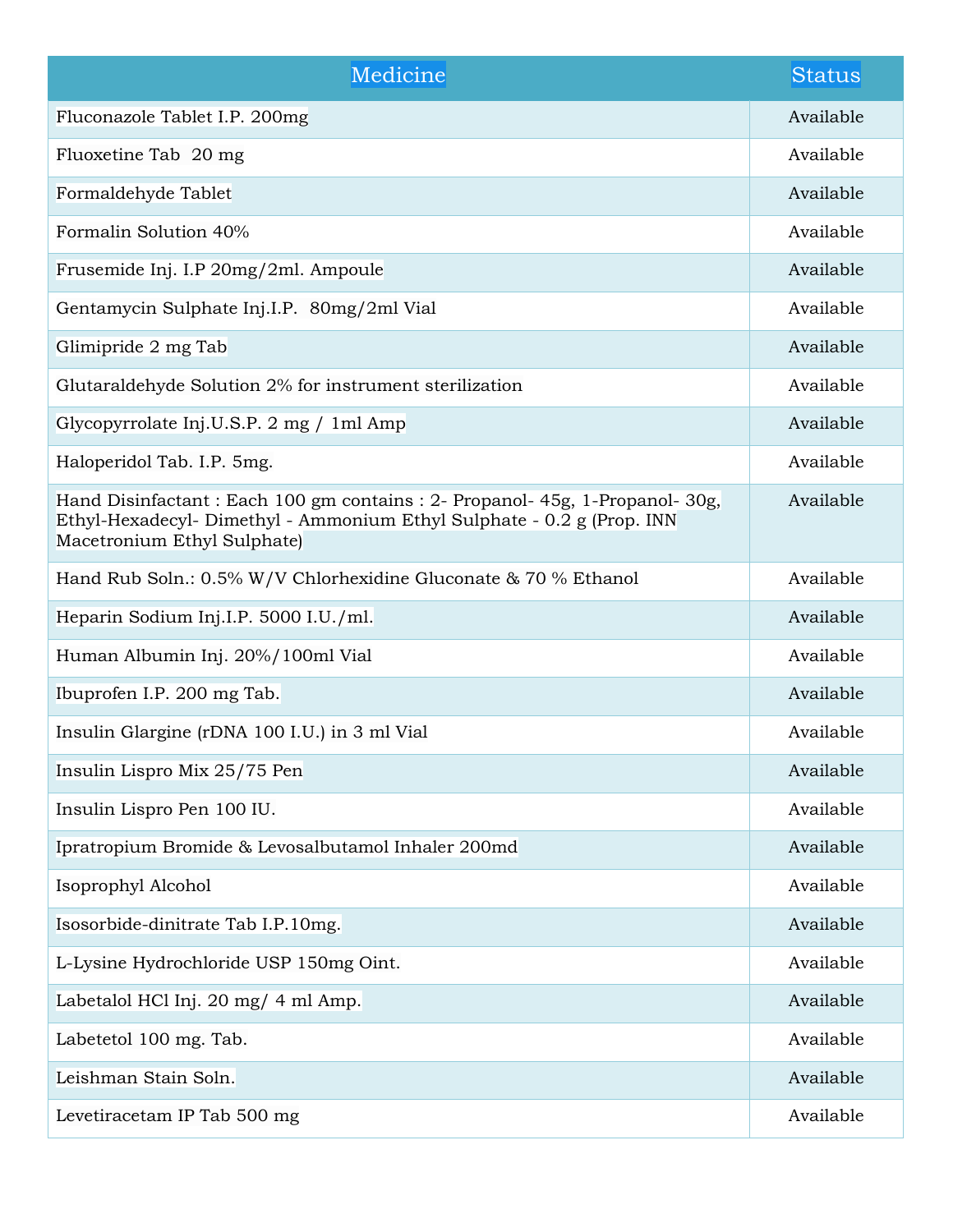| Medicine                                                                                         | Status    |
|--------------------------------------------------------------------------------------------------|-----------|
| Lignocaine HCl Inj. IP 0.2% w/v                                                                  | Available |
| Linagliptin 5mg Tab                                                                              | Available |
| Linezolid 600 mg / 300ml Inj.                                                                    | Available |
| Linezolid 600 mg Tab.                                                                            | Available |
| Liquid Paraffin I.P. (Heavy)                                                                     | Available |
| Liquid Soft Soap Solution with essential oil                                                     | Available |
| Liquified Phenol I.P. (Carbolic Acid)                                                            | Available |
| Lorazepam Tab. B.P. 2 mg                                                                         | Available |
| Magnesium Sulphate Inj.U.S.P. 50% in 2ml amp.                                                    | Available |
| Malaria Pf & Pv Combined Ag Immunochromatographic kit                                            | Available |
| Malaria Pf Ag Kit                                                                                | Available |
| Metformin Tab.I.P. 500 mg                                                                        | Available |
| Methyl Prednisolone Inj. 1 g / Vial.                                                             | Available |
| Methyldopa Tablet I.P. 250 mg                                                                    | Available |
| Metronidazole Benzoate Oral Suspension I.P. 100 mg / 5 ml.                                       | Available |
| Metronidazole Inj. I.P. 5 mg / ml.                                                               | Available |
| Metronidazole Tab. I.P. 400 mg (Film coated)                                                     | Available |
| Midazolam Inj.B.P. 5 mg / 1ml Amp.                                                               | Available |
| Misoprostol Tab.200 mcg                                                                          | Available |
| Montelukast Tab 5mg                                                                              | Available |
| Moxifloxacin 400mg Tab.                                                                          | Available |
| Multistrips- 8 Parameter (Alb, Glucose, pH, Ketone, Blood, Bilirubin, Urobilinogen<br>& Nitrite) | Available |
| Mupirocin 2% Oint.                                                                               | Available |
| Muritic Acid - (500 ml Bot.)                                                                     | Available |
| Nitrazepam Tab.I.P. 10 mg.                                                                       | Available |
| Nitroglycerin Inj.U.S.P. 25mg / 5 ml Amp.                                                        | Available |
| Norfloxacin Tab. I.P. 400mg                                                                      | Available |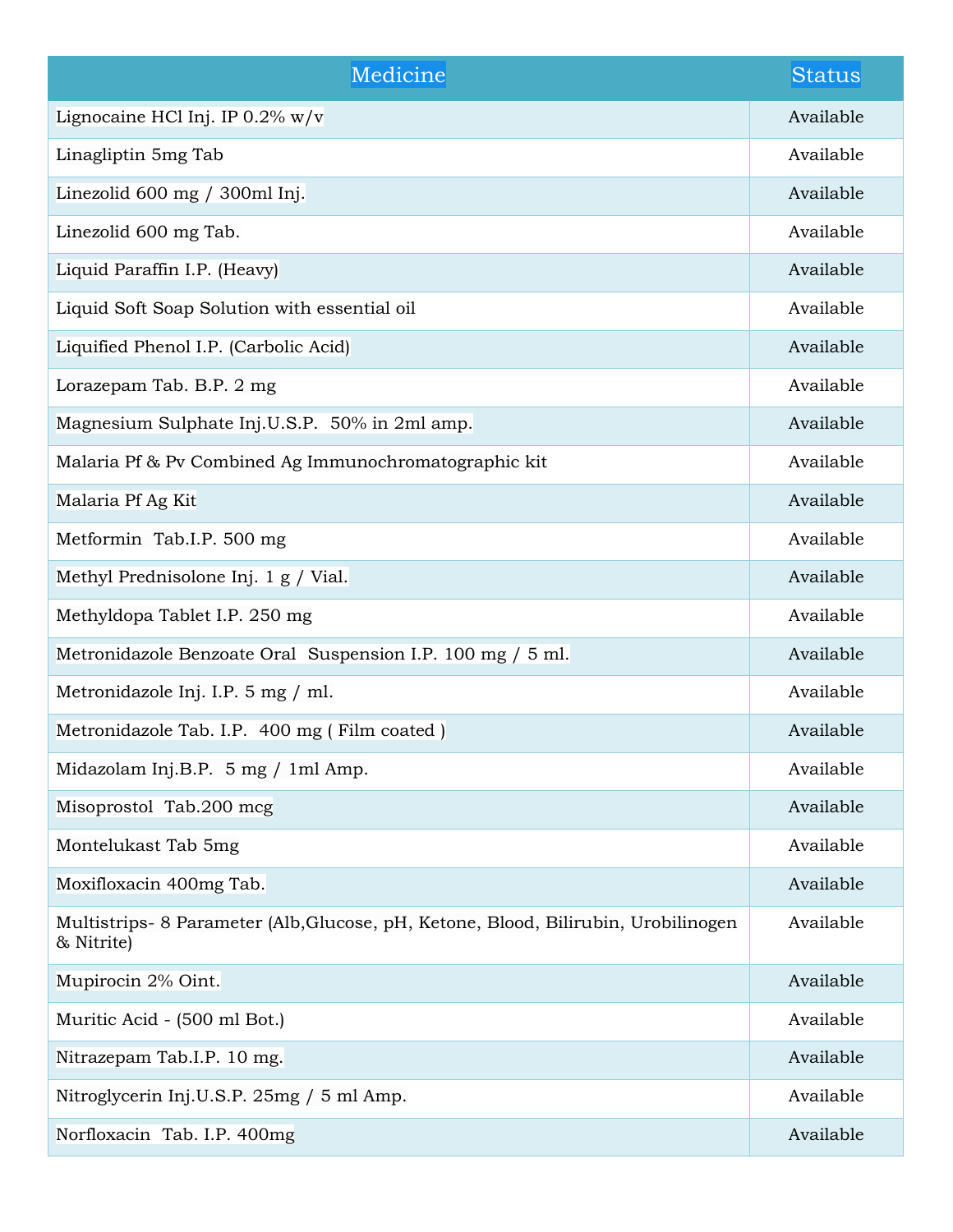| Medicine                                                                                                                                                               | <b>Status</b> |
|------------------------------------------------------------------------------------------------------------------------------------------------------------------------|---------------|
| O.R.S I.P. as powder for reconstitution, Cont.: Sod. chloride 2.6gm., Dextrose<br>(anhydrous $13.5$ gms, Pot.Cl $1.5$ & Sod. Citrate 2.9gms (Total $20.5$ per packet). | Available     |
| Octreotide Inj. 100 microgram/ Vial                                                                                                                                    | Available     |
| Olanzepine Tab.I.P. 5mg.                                                                                                                                               | Available     |
| Olanzepine Tab.I.P. 10 mg                                                                                                                                              | Available     |
| Ondansetron Inj. 4mg./ 2ml Amp.                                                                                                                                        | Available     |
| Pantoprazole 40 mg + Domperidone SR 30 mg capsules                                                                                                                     | Available     |
| Pantoprazole 40 mg. Tab.                                                                                                                                               | Available     |
| Paracetamol I.P. 500 mg. Tab.                                                                                                                                          | Available     |
| Paracetamol I.P. 650 mg. Tab. (Scored)                                                                                                                                 | Available     |
| Paracetamol Infusion 1000mg/100 ml                                                                                                                                     | Available     |
| Pentazocine HCl. Inj.I.P. 30 mg/ 1ml Amps.                                                                                                                             | Available     |
| Piperacillin 1gm + Inj. Tazobactum (125 mg)/Vial                                                                                                                       | Available     |
| Polygelline Injectable Solution (3.5% to 4%)                                                                                                                           | Available     |
| Povidone Iodine Oint. 5%                                                                                                                                               | Available     |
| Povidone Iodine Solution I.P $5\%$ w/v                                                                                                                                 | Available     |
| Pralidoxime Inj. 500 mg / 20 ml Vial.                                                                                                                                  | Available     |
| Promethazine HCl Inj. I.P. 50 mg/2ml Ampoule                                                                                                                           | Available     |
| Promethazine Oral Soln. I.P. 5mg / 5 ml                                                                                                                                | Available     |
| Puriffied Water I.P.                                                                                                                                                   | Available     |
| Ramipril Caps. I.P. 1.25 mg                                                                                                                                            | Available     |
| Ranitidine Inj.I.P. 50mg/2ml. Ampoule                                                                                                                                  | Available     |
| Ringer Lactate Solution I.P. Inj. (Blow Fill & Seal process)                                                                                                           | Available     |
| <b>RPR Kit</b>                                                                                                                                                         | Available     |
| Salbutamol Syrup I.P. 2mg./5ml.                                                                                                                                        | Available     |
| Sertraline Tab. 50 mg                                                                                                                                                  | Available     |
| Silver Sulphadiazine Cream 1%                                                                                                                                          | Available     |
| Snake Anti Venom Serum I.P. (Lyophilised) Reconstituted (10ml) neutralizing                                                                                            | Available     |